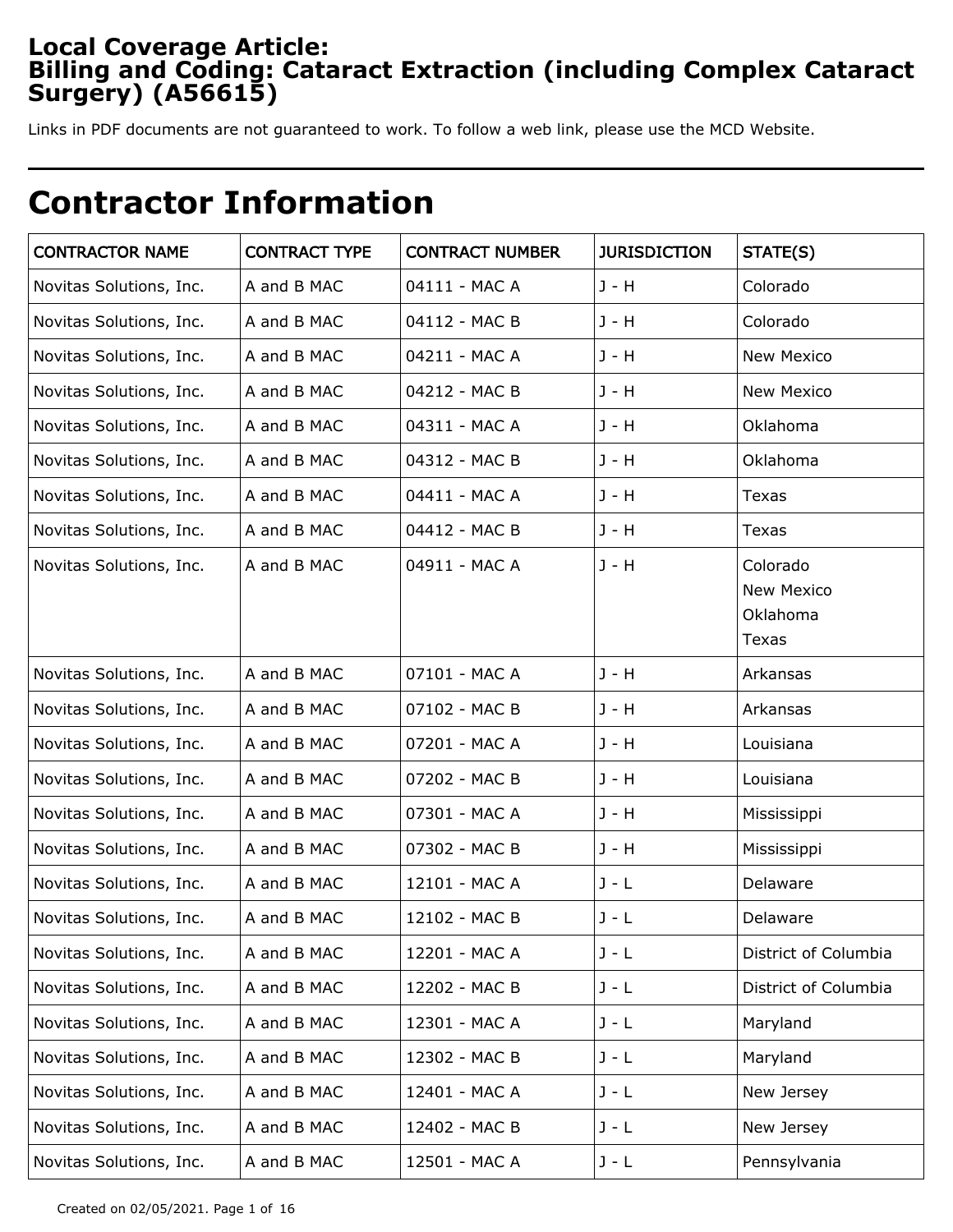| <b>CONTRACTOR NAME</b>  | <b>CONTRACT TYPE</b> | <b>CONTRACT NUMBER</b> | <b>JURISDICTION</b> | STATE(S)                                                                   |
|-------------------------|----------------------|------------------------|---------------------|----------------------------------------------------------------------------|
| Novitas Solutions, Inc. | A and B MAC          | 12502 - MAC B          | $J - L$             | Pennsylvania                                                               |
| Novitas Solutions, Inc. | A and B MAC          | 12901 - MAC A          | $J - L$             | Delaware<br>District of Columbia<br>Maryland<br>New Jersey<br>Pennsylvania |

# **Article Information**

# **General Information**

**Article ID** A56615

### **Article Title**

Billing and Coding: Cataract Extraction (including Complex Cataract Surgery)

### **Article Type**

Billing and Coding

# **AMA CPT / ADA CDT / AHA NUBC Copyright Statement**

CPT codes, descriptions and other data only are copyright 2020 American Medical Association. All Rights Reserved. Applicable FARS/HHSARS apply.

Fee schedules, relative value units, conversion factors and/or related components are not assigned by the AMA, are not part of CPT, and the AMA is not recommending their use. The AMA does not directly or indirectly practice medicine or dispense medical services. The AMA assumes no liability for data contained or not contained herein.

Current Dental Terminology © 2020 American Dental Association. All rights reserved.

Copyright © 2013 - 2020, the American Hospital Association, Chicago, Illinois. Reproduced by CMS with permission. No portion of the American Hospital Association (AHA) copyrighted materials contained within this publication may be copied without the express written consent of the AHA. AHA copyrighted

Created on 02/05/2021. Page 2 of 16

**Original Effective Date** 06/13/2019

#### **Revision Effective Date** 01/01/2020

#### **Revision Ending Date** N/A

### **Retirement Date**

N/A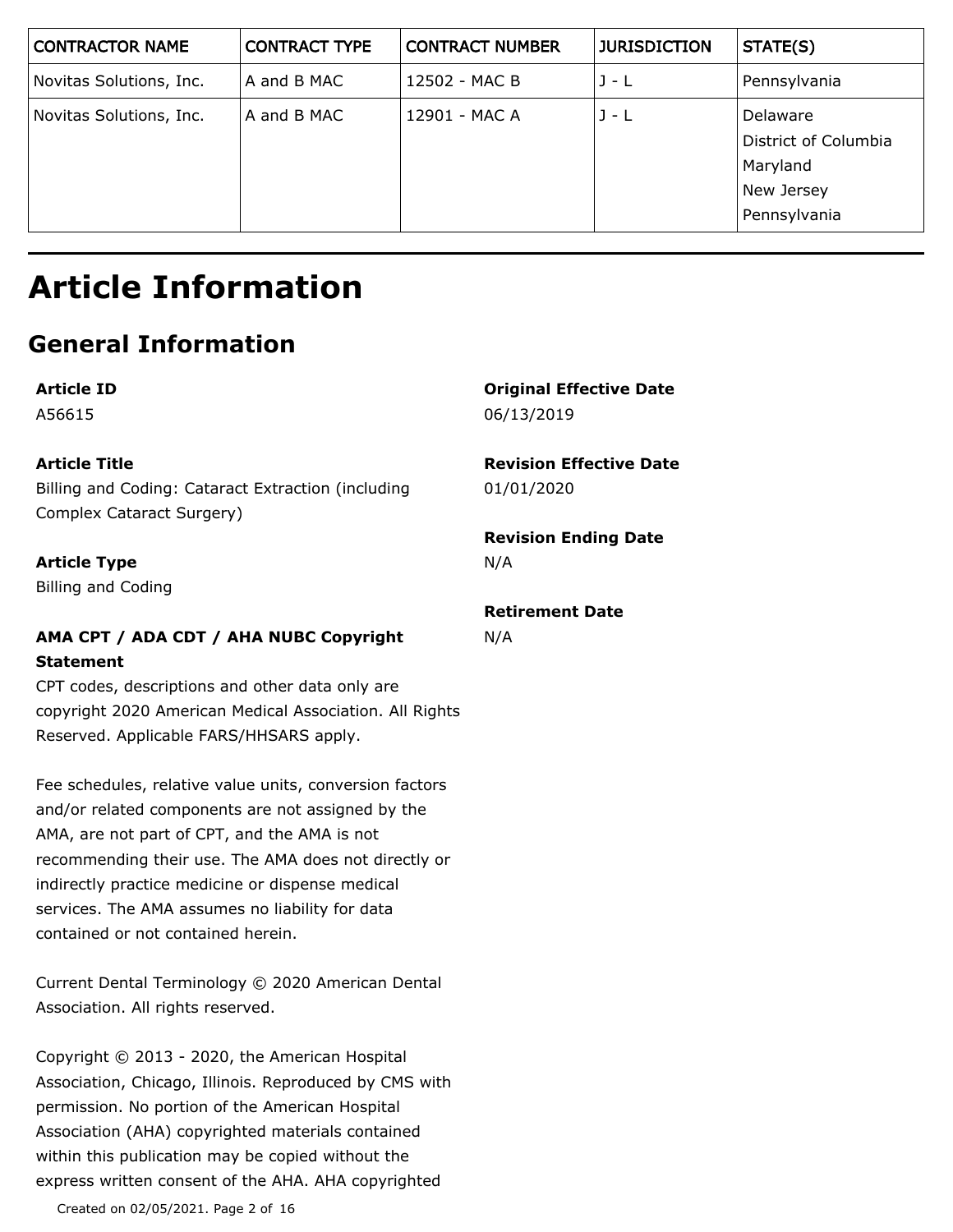materials including the UB-04 codes and descriptions may not be removed, copied, or utilized within any software, product, service, solution or derivative work without the written consent of the AHA. If an entity wishes to utilize any AHA materials, please contact the AHA at 312-893-6816. Making copies or utilizing the content of the UB-04 Manual, including the codes and/or descriptions, for internal purposes, resale and/or to be used in any product or publication; creating any modified or derivative work of the UB-04 Manual and/or codes and descriptions; and/or making any commercial use of UB-04 Manual or any portion thereof, including the codes and/or descriptions, is only authorized with an express license from the American Hospital Association. To license the electronic data file of UB-04 Data Specifications, contact Tim Carlson at (312) 893-6816. You may also contact us at ub04@aha.org.

# **CMS National Coverage Policy**

N/A

# **Article Guidance**

**Article Text:**

Refer to Local Coverage Determination (LCD) L35091, Cataract Extraction (including Complex Cataract Surgery), for reasonable and necessary requirements.

The Current Procedural Terminology (CPT)/Healthcare Common Procedure Coding System (HCPCS) code(s) may be subject to National Correct Coding Initiative (NCCI) edits. This information does not take precedence over NCCI edits. Please refer to NCCI for correct coding guidelines and specific applicable code combinations prior to billing Medicare.

#### **Coding Guidelines**

The primary diagnosis submitted by the physician performing the preoperative ophthalmologic evaluation must be cataract (ICD-10-CM codes listed in the "ICD-10 Codes that Support Medical Necessity" section of this article).

The diagnoses submitted by the physician performing the evaluation and management component of the preoperative workup when it is medically necessary should indicate cataract (ICD-10-CM codes listed in the "ICD-10 Codes that Support Medical Necessity" section of this article) as the primary or secondary diagnosis.

# **Coding Information**

# **CPT/HCPCS Codes**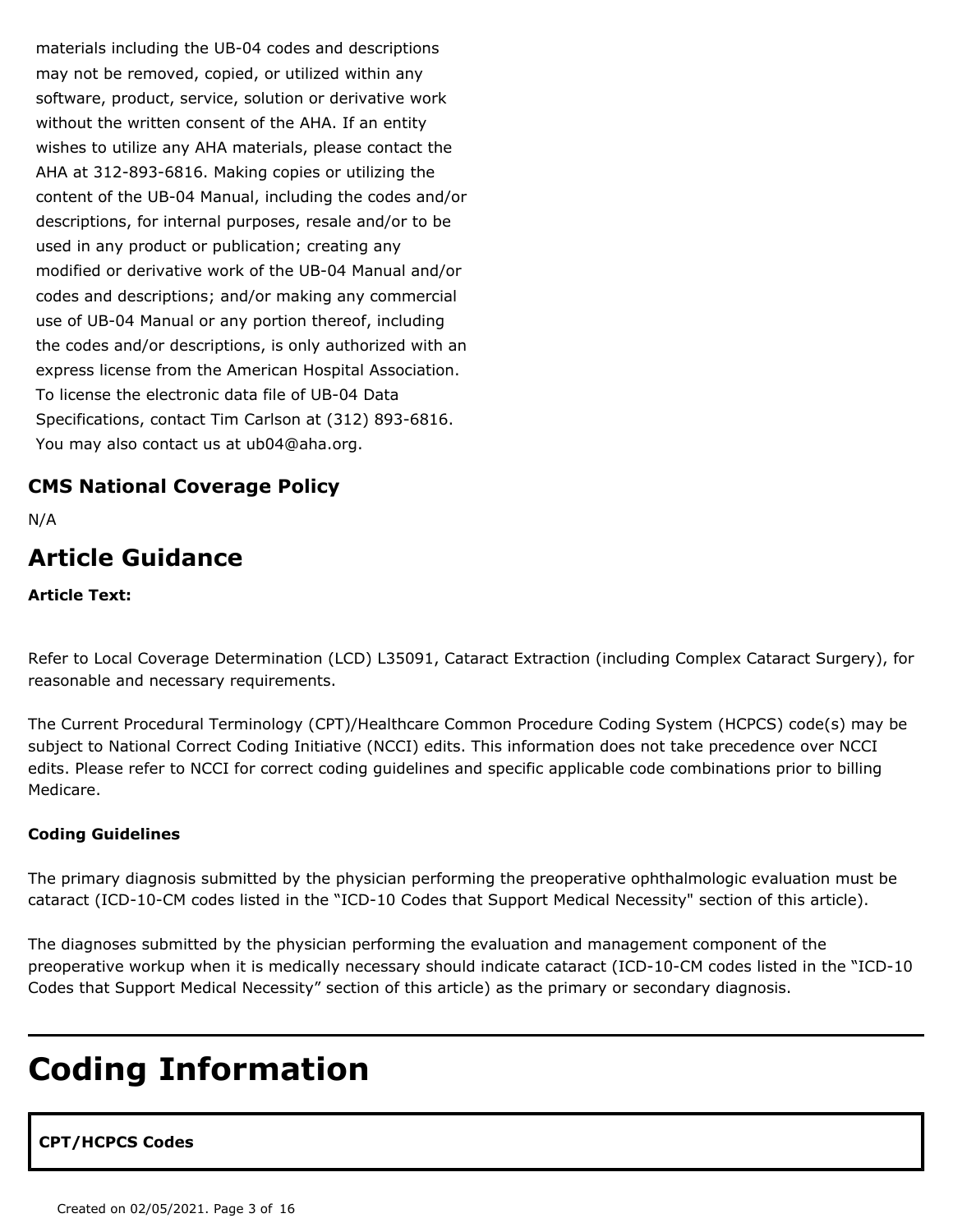#### **Group 1 Paragraph:**

**Note:** Providers are reminded to refer to the long descriptors of the CPT codes in their CPT book.

#### **Group 1 Codes:**

| <b>CODE</b> | <b>DESCRIPTION</b>           |
|-------------|------------------------------|
| 66840       | Removal of lens material     |
| 66850       | Removal of lens material     |
| 66852       | Removal of lens material     |
| 66920       | Extraction of lens           |
| 66940       | Extraction of lens           |
| 66982       | Xcapsl ctrc rmvl cplx wo ecp |
| 66983       | Cataract surg w/iol 1 stage  |
| 66984       | Xcapsl ctrc rmvl w/o ecp     |

#### **CPT/HCPCS Modifiers**

N/A

#### **ICD-10 Codes that Support Medical Necessity**

#### **Group 1 Paragraph:**

It is the provider's responsibility to select codes carried out to the highest level of specificity and selected from the ICD-10-CM code book appropriate to the year in which the service is rendered for the claim(s) submitted.

Medicare is establishing the following limited coverage for **CPT/HCPCS code 66982:**

#### **Group 1 Codes:**

| ICD-10 CODE         | <b>DESCRIPTION</b>                                                   |
|---------------------|----------------------------------------------------------------------|
| $E08.36*$           | Diabetes mellitus due to underlying condition with diabetic cataract |
| E09.36*             | Drug or chemical induced diabetes mellitus with diabetic cataract    |
| $E10.36*$           | Type 1 diabetes mellitus with diabetic cataract                      |
| $E11.36*$           | Type 2 diabetes mellitus with diabetic cataract                      |
| $E13.36*$           | Other specified diabetes mellitus with diabetic cataract             |
| H <sub>20</sub> .20 | Lens-induced iridocyclitis, unspecified eye                          |
| H20.21              | Lens-induced iridocyclitis, right eye                                |
| H <sub>20.22</sub>  | Lens-induced iridocyclitis, left eye                                 |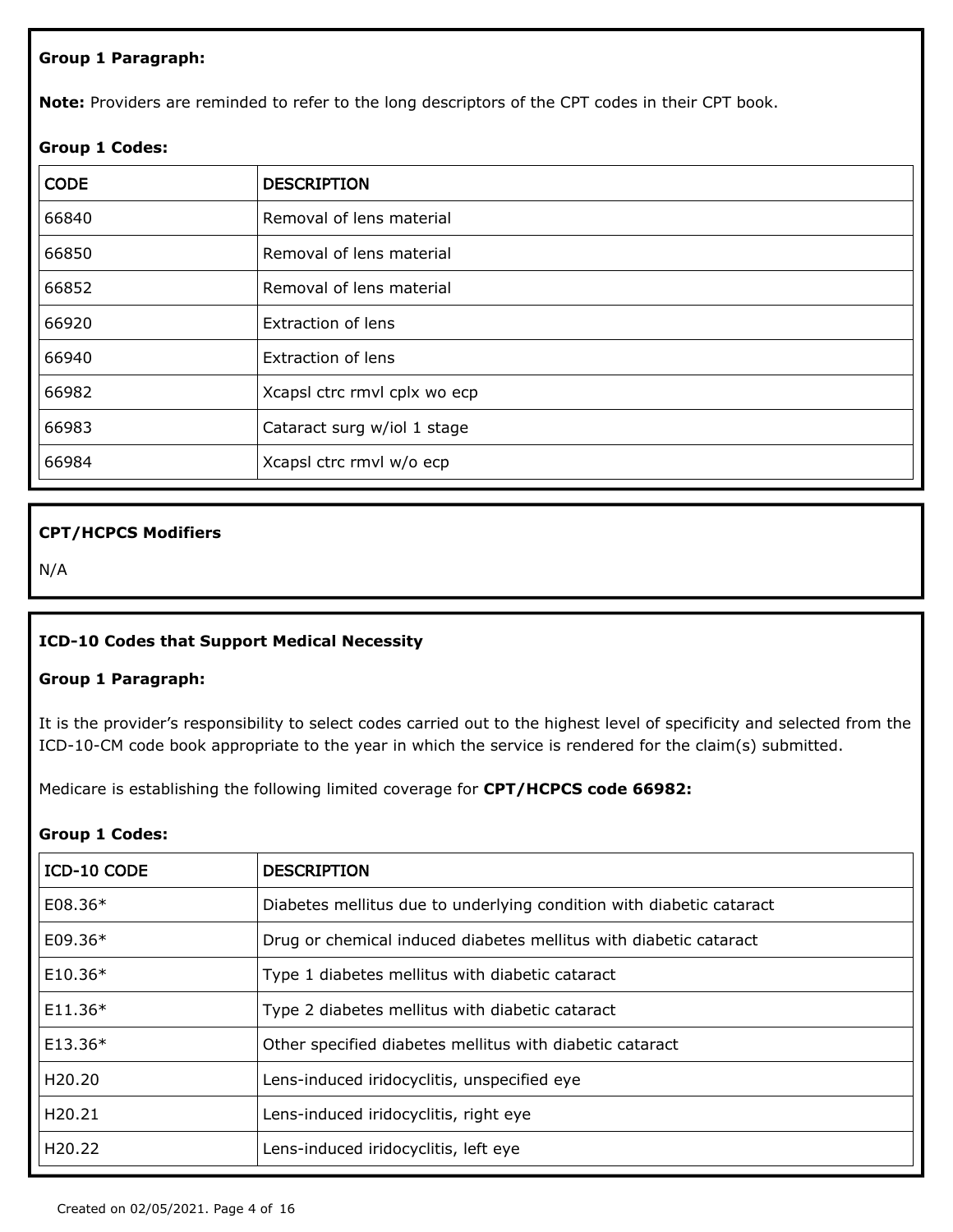| ICD-10 CODE | <b>DESCRIPTION</b>                                                  |
|-------------|---------------------------------------------------------------------|
| H20.23      | Lens-induced iridocyclitis, bilateral                               |
| H21.221*    | Degeneration of ciliary body, right eye                             |
| H21.222*    | Degeneration of ciliary body, left eye                              |
| H21.223*    | Degeneration of ciliary body, bilateral                             |
| H21.229*    | Degeneration of ciliary body, unspecified eye                       |
| H21.261*    | Iris atrophy (essential) (progressive), right eye                   |
| H21.262*    | Iris atrophy (essential) (progressive), left eye                    |
| H21.263*    | Iris atrophy (essential) (progressive), bilateral                   |
| H21.269*    | Iris atrophy (essential) (progressive), unspecified eye             |
| H21.271*    | Miotic pupillary cyst, right eye                                    |
| H21.272*    | Miotic pupillary cyst, left eye                                     |
| H21.273*    | Miotic pupillary cyst, bilateral                                    |
| H21.279*    | Miotic pupillary cyst, unspecified eye                              |
| H21.29*     | Other iris atrophy                                                  |
| H21.531*    | Iridodialysis, right eye                                            |
| H21.532*    | Iridodialysis, left eye                                             |
| H21.533*    | Iridodialysis, bilateral                                            |
| H21.539*    | Iridodialysis, unspecified eye                                      |
| H21.561*    | Pupillary abnormality, right eye                                    |
| H21.562     | Pupillary abnormality, left eye                                     |
| H21.563*    | Pupillary abnormality, bilateral                                    |
| H21.569*    | Pupillary abnormality, unspecified eye                              |
| H21.81*     | Floppy iris syndrome                                                |
| H21.89*     | Other specified disorders of iris and ciliary body                  |
| H21.9*      | Unspecified disorder of iris and ciliary body                       |
| $H22*$      | Disorders of iris and ciliary body in diseases classified elsewhere |
| H25.011*    | Cortical age-related cataract, right eye                            |
| H25.012*    | Cortical age-related cataract, left eye                             |
| H25.013*    | Cortical age-related cataract, bilateral                            |
| H25.019*    | Cortical age-related cataract, unspecified eye                      |
| H25.031*    | Anterior subcapsular polar age-related cataract, right eye          |
| H25.032*    | Anterior subcapsular polar age-related cataract, left eye           |

Created on 02/05/2021. Page 5 of 16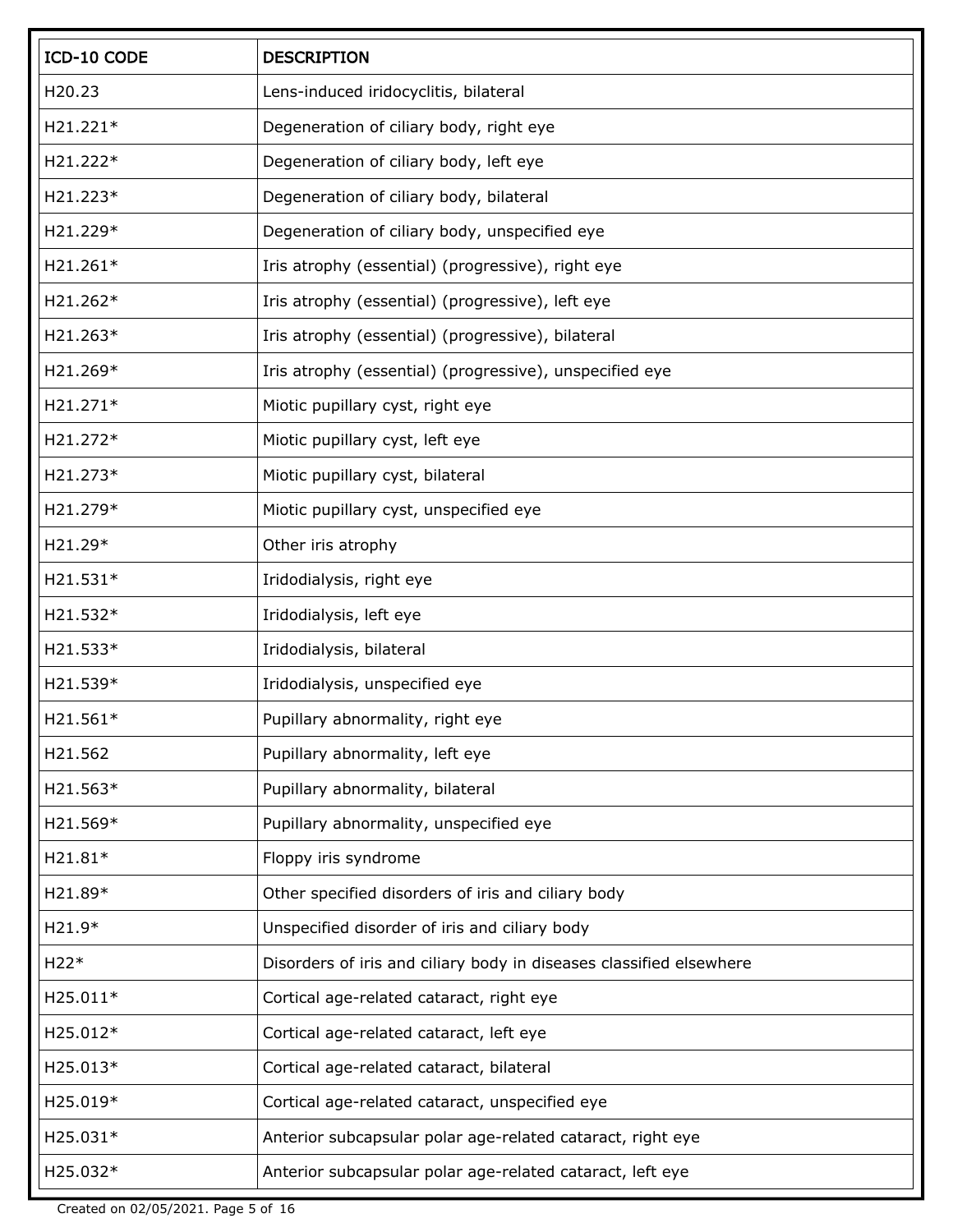| ICD-10 CODE | <b>DESCRIPTION</b>                                                              |
|-------------|---------------------------------------------------------------------------------|
| H25.033*    | Anterior subcapsular polar age-related cataract, bilateral                      |
| H25.039*    | Anterior subcapsular polar age-related cataract, unspecified eye                |
| H25.041*    | Posterior subcapsular polar age-related cataract, right eye                     |
| H25.042*    | Posterior subcapsular polar age-related cataract, left eye                      |
| H25.043*    | Posterior subcapsular polar age-related cataract, bilateral                     |
| H25.049*    | Posterior subcapsular polar age-related cataract, unspecified eye               |
| H25.10*     | Age-related nuclear cataract, unspecified eye                                   |
| $H25.11*$   | Age-related nuclear cataract, right eye                                         |
| $H25.12*$   | Age-related nuclear cataract, left eye                                          |
| $H25.13*$   | Age-related nuclear cataract, bilateral                                         |
| H25.20*     | Age-related cataract, morgagnian type, unspecified eye                          |
| $H25.21*$   | Age-related cataract, morgagnian type, right eye                                |
| $H25.22*$   | Age-related cataract, morgagnian type, left eye                                 |
| H25.23*     | Age-related cataract, morgagnian type, bilateral                                |
| H25.811*    | Combined forms of age-related cataract, right eye                               |
| H25.812*    | Combined forms of age-related cataract, left eye                                |
| H25.813*    | Combined forms of age-related cataract, bilateral                               |
| H25.819*    | Combined forms of age-related cataract, unspecified eye                         |
| H25.89*     | Other age-related cataract                                                      |
| $H25.9*$    | Unspecified age-related cataract                                                |
| H26.001*    | Unspecified infantile and juvenile cataract, right eye                          |
| H26.002*    | Unspecified infantile and juvenile cataract, left eye                           |
| H26.003*    | Unspecified infantile and juvenile cataract, bilateral                          |
| H26.009*    | Unspecified infantile and juvenile cataract, unspecified eye                    |
| H26.011*    | Infantile and juvenile cortical, lamellar, or zonular cataract, right eye       |
| H26.012*    | Infantile and juvenile cortical, lamellar, or zonular cataract, left eye        |
| H26.013*    | Infantile and juvenile cortical, lamellar, or zonular cataract, bilateral       |
| H26.019*    | Infantile and juvenile cortical, lamellar, or zonular cataract, unspecified eye |
| H26.031*    | Infantile and juvenile nuclear cataract, right eye                              |
| H26.032*    | Infantile and juvenile nuclear cataract, left eye                               |
| H26.033*    | Infantile and juvenile nuclear cataract, bilateral                              |
| H26.039*    | Infantile and juvenile nuclear cataract, unspecified eye                        |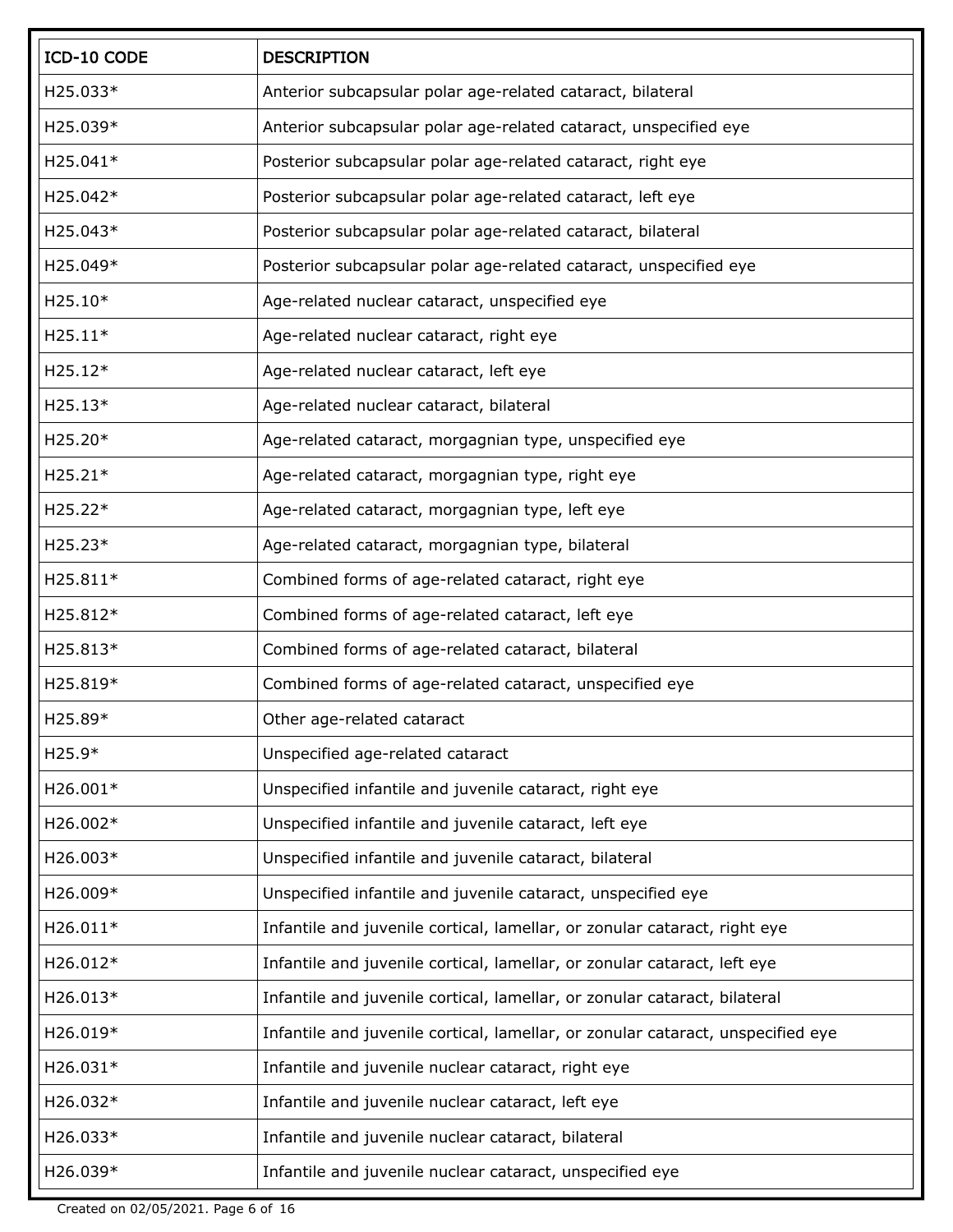| ICD-10 CODE | <b>DESCRIPTION</b>                                                           |
|-------------|------------------------------------------------------------------------------|
| H26.041*    | Anterior subcapsular polar infantile and juvenile cataract, right eye        |
| H26.042*    | Anterior subcapsular polar infantile and juvenile cataract, left eye         |
| H26.043*    | Anterior subcapsular polar infantile and juvenile cataract, bilateral        |
| H26.049*    | Anterior subcapsular polar infantile and juvenile cataract, unspecified eye  |
| H26.051*    | Posterior subcapsular polar infantile and juvenile cataract, right eye       |
| H26.052*    | Posterior subcapsular polar infantile and juvenile cataract, left eye        |
| H26.053*    | Posterior subcapsular polar infantile and juvenile cataract, bilateral       |
| H26.059*    | Posterior subcapsular polar infantile and juvenile cataract, unspecified eye |
| H26.061*    | Combined forms of infantile and juvenile cataract, right eye                 |
| H26.062*    | Combined forms of infantile and juvenile cataract, left eye                  |
| H26.063*    | Combined forms of infantile and juvenile cataract, bilateral                 |
| H26.069*    | Combined forms of infantile and juvenile cataract, unspecified eye           |
| H26.09*     | Other infantile and juvenile cataract                                        |
| H26.101*    | Unspecified traumatic cataract, right eye                                    |
| H26.102*    | Unspecified traumatic cataract, left eye                                     |
| H26.103*    | Unspecified traumatic cataract, bilateral                                    |
| H26.109*    | Unspecified traumatic cataract, unspecified eye                              |
| H26.111*    | Localized traumatic opacities, right eye                                     |
| H26.112*    | Localized traumatic opacities, left eye                                      |
| H26.113*    | Localized traumatic opacities, bilateral                                     |
| H26.119*    | Localized traumatic opacities, unspecified eye                               |
| H26.121*    | Partially resolved traumatic cataract, right eye                             |
| H26.122*    | Partially resolved traumatic cataract, left eye                              |
| H26.123*    | Partially resolved traumatic cataract, bilateral                             |
| H26.129*    | Partially resolved traumatic cataract, unspecified eye                       |
| H26.131*    | Total traumatic cataract, right eye                                          |
| H26.132*    | Total traumatic cataract, left eye                                           |
| H26.133*    | Total traumatic cataract, bilateral                                          |
| H26.139*    | Total traumatic cataract, unspecified eye                                    |
| ICD-10 CODE | <b>DESCRIPTION</b>                                                           |
| H26.20*     | Unspecified complicated cataract                                             |
| H26.211*    | Cataract with neovascularization, right eye                                  |

Created on 02/05/2021. Page 7 of 16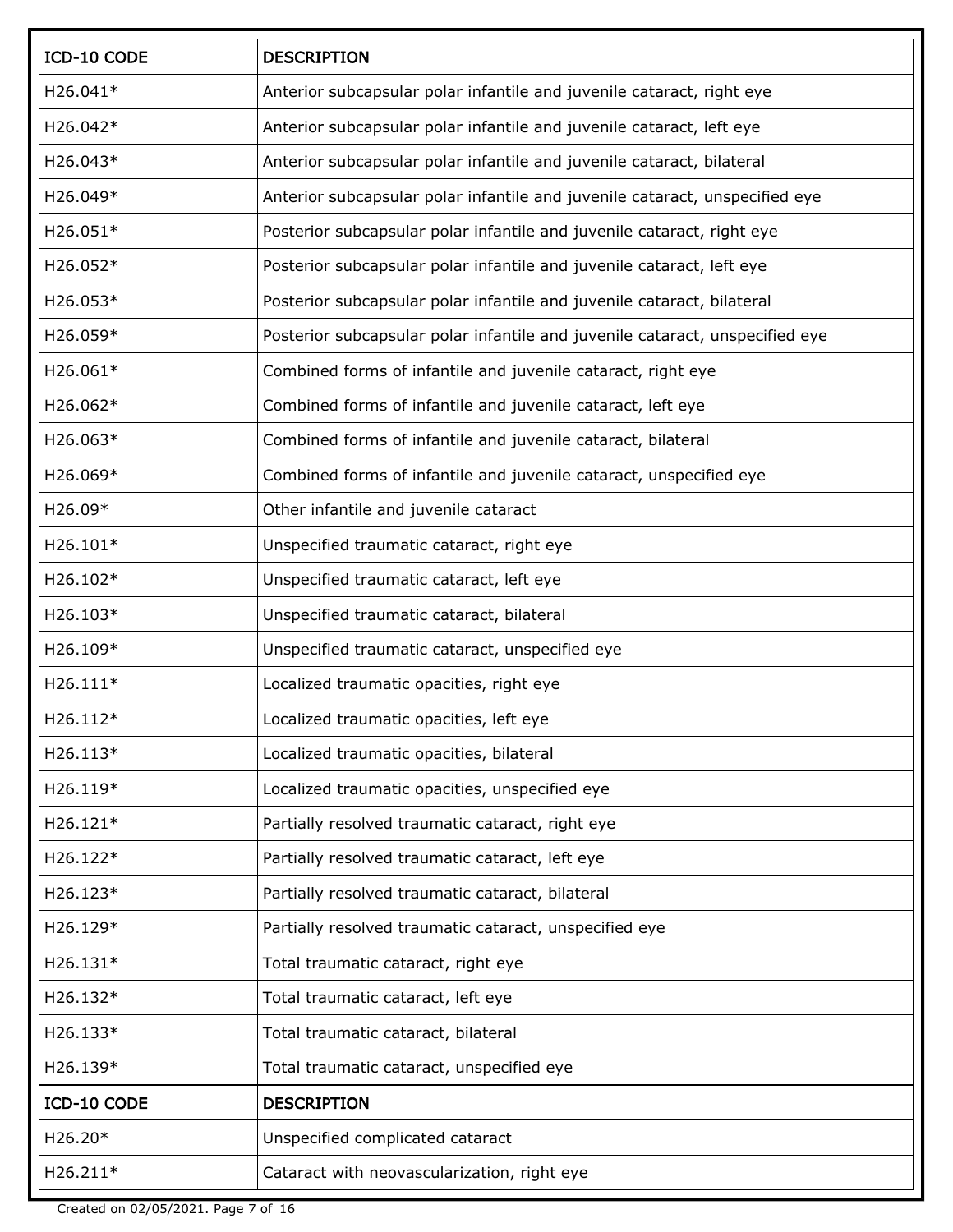| ICD-10 CODE | <b>DESCRIPTION</b>                                                                       |
|-------------|------------------------------------------------------------------------------------------|
| H26.212*    | Cataract with neovascularization, left eye                                               |
| H26.213*    | Cataract with neovascularization, bilateral                                              |
| H26.219*    | Cataract with neovascularization, unspecified eye                                        |
| H26.221*    | Cataract secondary to ocular disorders (degenerative) (inflammatory), right eye          |
| H26.222*    | Cataract secondary to ocular disorders (degenerative) (inflammatory), left eye           |
| H26.223*    | Cataract secondary to ocular disorders (degenerative) (inflammatory), bilateral          |
| H26.229*    | Cataract secondary to ocular disorders (degenerative) (inflammatory), unspecified<br>eye |
| H26.30*     | Drug-induced cataract, unspecified eye                                                   |
| $H26.31*$   | Drug-induced cataract, right eye                                                         |
| H26.32*     | Drug-induced cataract, left eye                                                          |
| H26.33*     | Drug-induced cataract, bilateral                                                         |
| $H26.8*$    | Other specified cataract                                                                 |
| H27.10*     | Unspecified dislocation of lens                                                          |
| H27.111*    | Subluxation of lens, right eye                                                           |
| H27.112*    | Subluxation of lens, left eye                                                            |
| H27.113*    | Subluxation of lens, bilateral                                                           |
| H27.119*    | Subluxation of lens, unspecified eye                                                     |
| H27.121*    | Anterior dislocation of lens, right eye                                                  |
| H27.122*    | Anterior dislocation of lens, left eye                                                   |
| H27.123*    | Anterior dislocation of lens, bilateral                                                  |
| H27.129*    | Anterior dislocation of lens, unspecified eye                                            |
| H27.131*    | Posterior dislocation of lens, right eye                                                 |
| H27.132*    | Posterior dislocation of lens, left eye                                                  |
| H27.133*    | Posterior dislocation of lens, bilateral                                                 |
| H27.139*    | Posterior dislocation of lens, unspecified eye                                           |
| $H28*$      | Cataract in diseases classified elsewhere                                                |
| H57.00*     | Unspecified anomaly of pupillary function                                                |
| H57.01*     | Argyll Robertson pupil, atypical                                                         |
| H57.02*     | Anisocoria                                                                               |
| H57.03*     | Miosis                                                                                   |
| H57.04*     | Mydriasis                                                                                |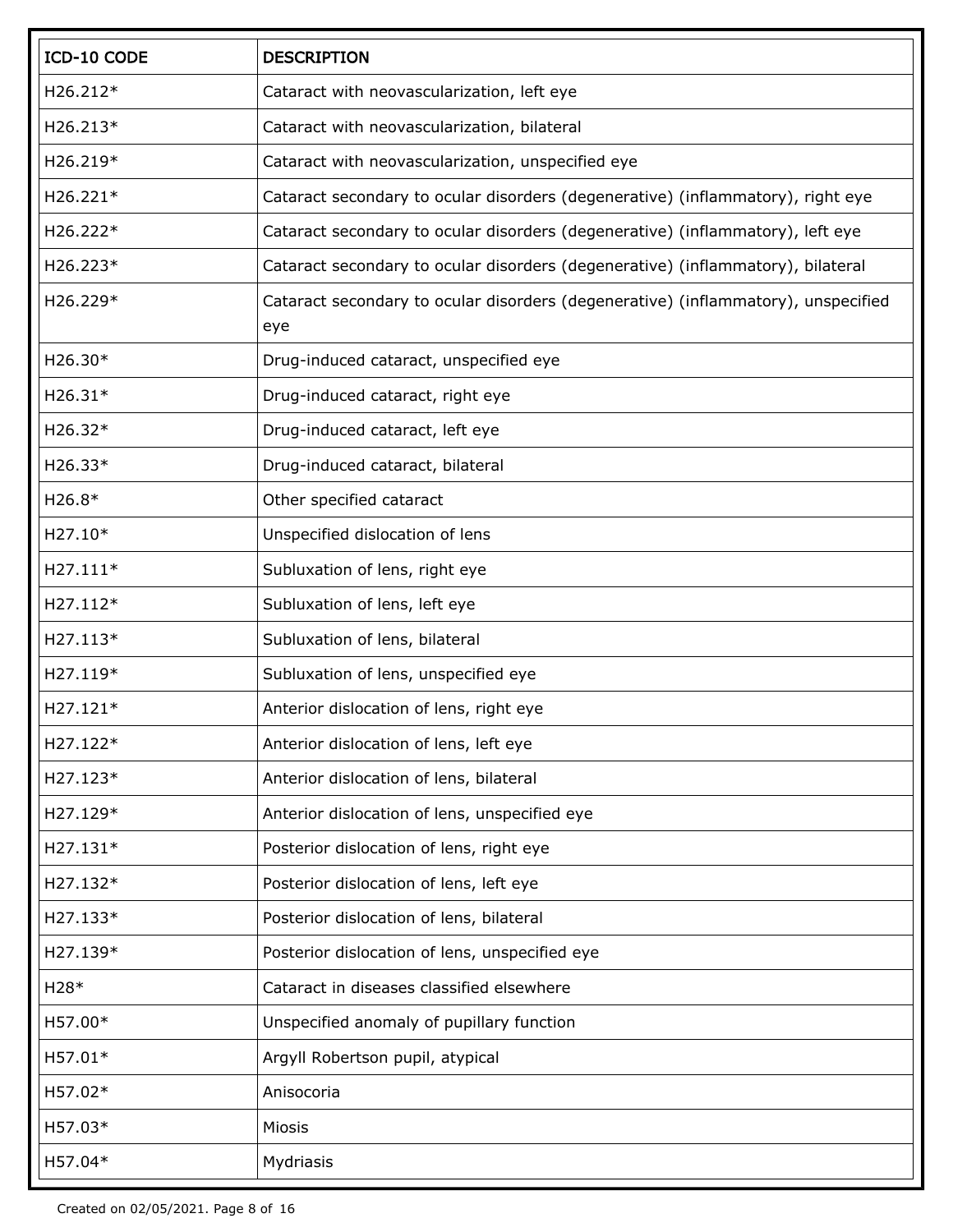| ICD-10 CODE | <b>DESCRIPTION</b>                     |
|-------------|----------------------------------------|
| H57.051*    | Tonic pupil, right eye                 |
| H57.052*    | Tonic pupil, left eye                  |
| H57.053*    | Tonic pupil, bilateral                 |
| H57.059*    | Tonic pupil, unspecified eye           |
| H57.09*     | Other anomalies of pupillary function  |
| H57.9*      | Unspecified disorder of eye and adnexa |
| $Q12.1*$    | Congenital displaced lens              |
| $Q12.2*$    | Coloboma of lens                       |
| $Q12.4*$    | Spherophakia                           |
| $Q12.8*$    | Other congenital lens malformations    |
| $Q13.0*$    | Coloboma of iris                       |
| $Q13.1*$    | Absence of iris                        |
| $Q13.2*$    | Other congenital malformations of iris |

### **Group 1 Medical Necessity ICD-10 Codes Asterisk Explanation:**

**\*Note:** Use H21.261-H21.263, H21.269, H21.29, H21.561-H21.563, H21.569 if the operative note indicates the use of an endocapsular ring to partially occlude the pupil.

**\*Note:** Use H21.271-H21.273, H21.279, H26.211-H26.213, H26.219, H26.221-H26.223, H26.229 if the operative note indicates micro iris hooks were inserted through four separate corneal incisions, Beehler or similar expansion device, multiple sphincterotomies created with scissors, or sector iridotomy with suture repair of iris sphincter.

**\*Note:** Use H21.221-H21.223, or H21.229 if the operative note indicates permanent intraocular suture or a capsular support ring was employed to place the intraocular cataract lenses (IOL) in a stable position.

**\*Note:** Use H21.531-H21.533, or H21.539 if the operative note indicates a capsular support ring was employed or an endocapsular support ring was used to partially occlude the pupil.

**\*Note:** Use E08.36, E09.36, E10.36, E11.36, E13.36, H21.81, H21.89, H21.9, H22, H25.031-H25.033, H25.039, H25.041-H25.043, H25.049, H25.10-H25.13, H25.89, H25.9, H26.001-H26.003, H26.009, H26.041-H26.043, H26.049, H26.051-H26.053, H26.059, H26.011-H26.013, H26.019, H26.031-H26.033, H26.039, H26.061- H26.063, H26.069, H26.09, H26.101-H26.103, H26.109, H26.121-H26.123, H26.129, H26.30-H26.33, H26.8, H28, Q13.0, or Q13.2 if the operative note indicates the use of micro iris hooks inserted through four separate corneal incisions, Beehler or similar expansion device, multiple sphincterotomies created with scissors, sector iridotomy with suture repair of iris sphincter, the IOL implant was supported by using permanent intraocular sutures or a capsular support ring, or an endocapsular ring was used to partially occlude the pupil.

**\*Note:** Use H25.011-H25.013, H25.019, H25.811-H25.813, H25.819, H25.89 if the operative note indicates the use of micro iris hooks inserted through four separate corneal incisions, Beehler or similar expansion device, multiple sphincterotomies created with scissors, sector iridotomy with suture repair of iris sphincter, the IOL implant was supported by using permanent intraocular sutures or a capsular support ring, or an endocapsular ring was used to partially occlude the pupil.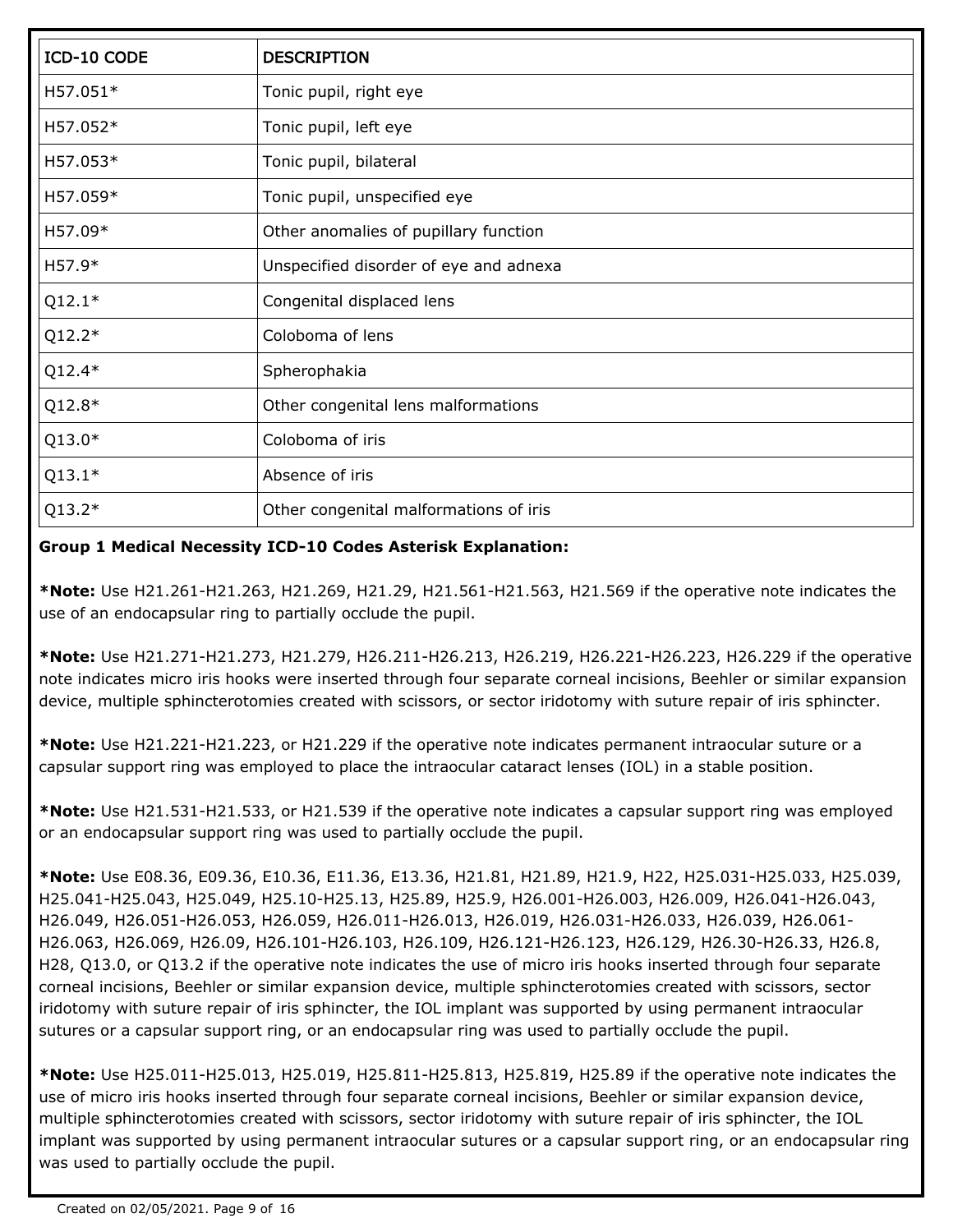#### **OR**

Use this code when Trypan Blue or isocyanine green is employed to enhance visualization.

**\*Note:** Use H25.89 if the operative note indicates dye was used to stain the anterior capsule.

**\*Note:** Use H25.20, H25.21, H25.22, or H25.23 with H40.89, phacolytic glaucoma or dye staining of the anterior capsule.

**\*Note:** Use H26.111-H26.113, H26.119, H26.131-H26.133, H26.139, if the operative note indicates the use of micro iris hooks inserted through four separate corneal incisions, Beehler or similar expansion device, multiple sphincterotomies created with scissors, sector iridotomy with suture repair of iris sphincter, the IOL implant was supported by using permanent intraocular suture or a capsular support ring was employed.

**\*Note:** Use H26.20 if the operative note indicates the use of micro iris hooks inserted through four separate corneal incisions, Beehler or similar expansion device, multiple sphincterotomies created with scissors, sector iridotomy with suture repair of iris sphincter, IOL implant was supported by using permanent intraocular sutures, a capsular support ring was employed, or a primary posterior capsulorrhexis was performed.

**\*Note:** Use H28 if the operative note or postoperative records indicates an extraordinary amount of work was involved in the preoperative or postoperative care.

**\*Note:** Use H27.10, H27.111-H27.113, H27.119, H27.121-H27.123, H27.129, H27.131-H27.133, H27.139, Q12.1, Q12.2, Q12.4, or Q12.8 if the operative note indicates the IOL was supported by using permanent intraocular sutures or a capsular support ring was employed.

**\*Note:** Use H57.00-H57.04, H57.051-H57.053, H57.059, H57.09 or H57.9 if the operative note indicates the use of micro iris hooks inserted through four separate incisions, Beehler or similar expansion device, multiple sphincterotomies created with scissors, sector iridotomy with suture repair of iris sphincter, or an artificial prosthetic iris was placed in the eye.

**\*Note:** Use Q13.1 if the operative note indicates the IOL was supported in the eye by using permanent intraocular sutures, a capsular support ring was employed or an endocapsular ring was used to partially occlude the pupil.

# **Group 2 Paragraph:**

Medicare is establishing the following limited coverage for **CPT/HCPCS codes 66840, 66850, 66852, 66920, 66940, 66983 and 66984:**

| ICD-10 CODE         | <b>DESCRIPTION</b>                                                   |
|---------------------|----------------------------------------------------------------------|
| E08.36              | Diabetes mellitus due to underlying condition with diabetic cataract |
| E09.36              | Drug or chemical induced diabetes mellitus with diabetic cataract    |
| E10.36              | Type 1 diabetes mellitus with diabetic cataract                      |
| E11.36              | Type 2 diabetes mellitus with diabetic cataract                      |
| E13.36              | Other specified diabetes mellitus with diabetic cataract             |
| H <sub>25.011</sub> | Cortical age-related cataract, right eye                             |

#### **Group 2 Codes:**

Created on 02/05/2021. Page 10 of 16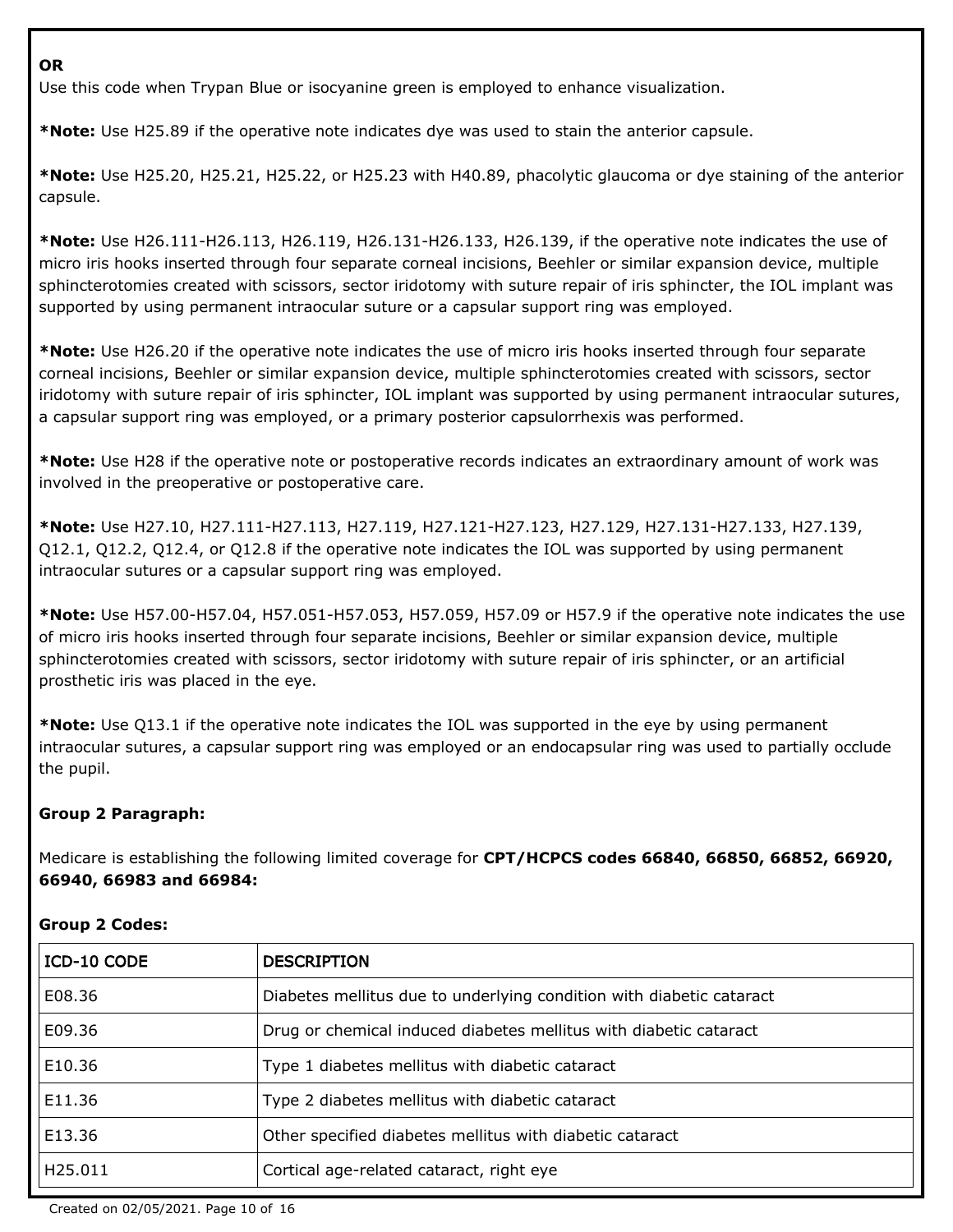| ICD-10 CODE | <b>DESCRIPTION</b>                                                |
|-------------|-------------------------------------------------------------------|
| H25.012     | Cortical age-related cataract, left eye                           |
| H25.013     | Cortical age-related cataract, bilateral                          |
| H25.019     | Cortical age-related cataract, unspecified eye                    |
| H25.031     | Anterior subcapsular polar age-related cataract, right eye        |
| H25.032     | Anterior subcapsular polar age-related cataract, left eye         |
| H25.033     | Anterior subcapsular polar age-related cataract, bilateral        |
| H25.039     | Anterior subcapsular polar age-related cataract, unspecified eye  |
| H25.041     | Posterior subcapsular polar age-related cataract, right eye       |
| H25.042     | Posterior subcapsular polar age-related cataract, left eye        |
| H25.043     | Posterior subcapsular polar age-related cataract, bilateral       |
| H25.049     | Posterior subcapsular polar age-related cataract, unspecified eye |
| H25.091     | Other age-related incipient cataract, right eye                   |
| H25.092     | Other age-related incipient cataract, left eye                    |
| H25.093     | Other age-related incipient cataract, bilateral                   |
| H25.099     | Other age-related incipient cataract, unspecified eye             |
| H25.10      | Age-related nuclear cataract, unspecified eye                     |
| H25.11      | Age-related nuclear cataract, right eye                           |
| H25.12      | Age-related nuclear cataract, left eye                            |
| H25.13      | Age-related nuclear cataract, bilateral                           |
| H25.20      | Age-related cataract, morgagnian type, unspecified eye            |
| H25.21      | Age-related cataract, morgagnian type, right eye                  |
| H25.22      | Age-related cataract, morgagnian type, left eye                   |
| H25.23      | Age-related cataract, morgagnian type, bilateral                  |
| H25.811     | Combined forms of age-related cataract, right eye                 |
| H25.812     | Combined forms of age-related cataract, left eye                  |
| H25.813     | Combined forms of age-related cataract, bilateral                 |
| H25.819     | Combined forms of age-related cataract, unspecified eye           |
| H25.89      | Other age-related cataract                                        |
| H25.9       | Unspecified age-related cataract                                  |
| H26.001     | Unspecified infantile and juvenile cataract, right eye            |
| H26.002     | Unspecified infantile and juvenile cataract, left eye             |
| H26.003     | Unspecified infantile and juvenile cataract, bilateral            |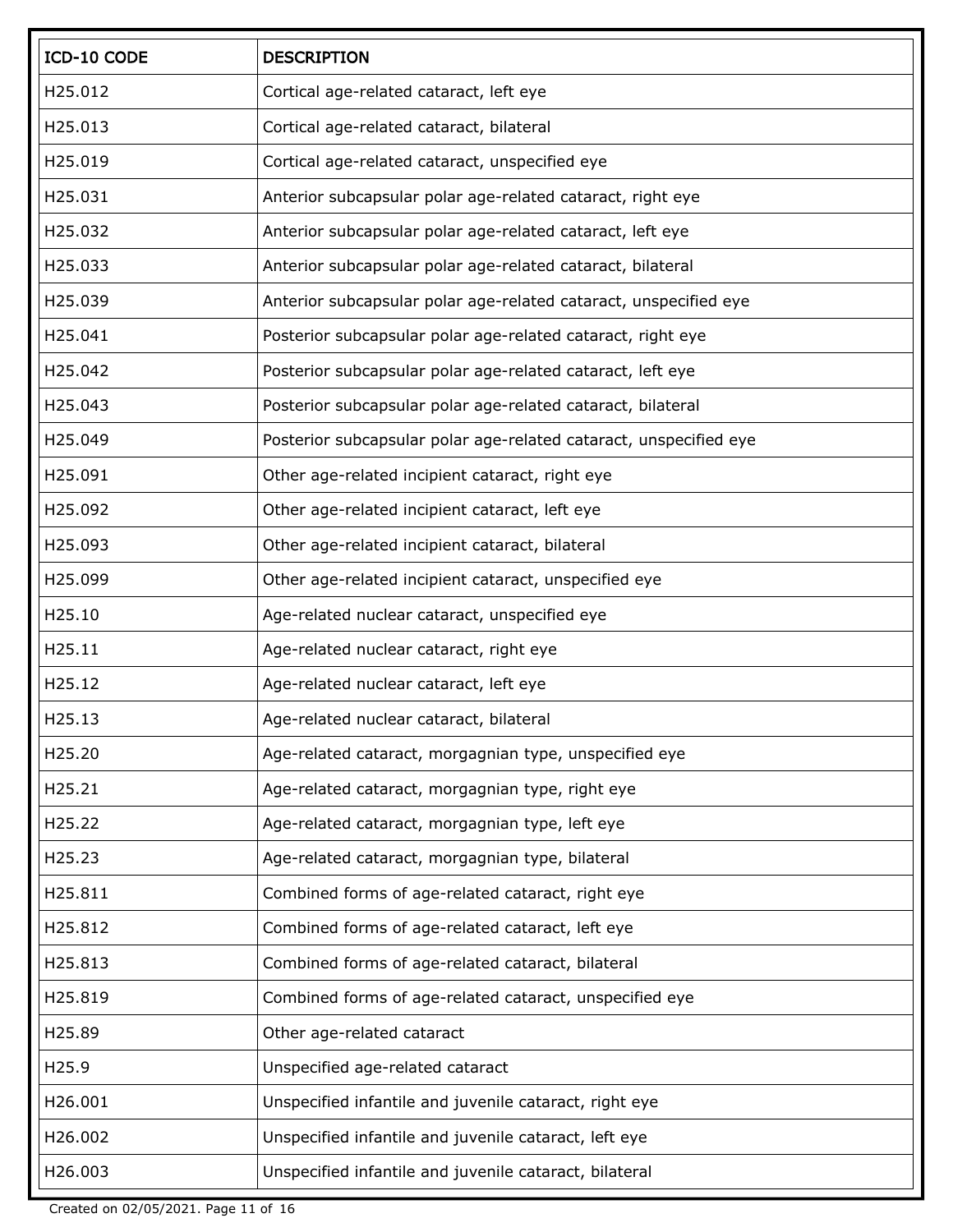| ICD-10 CODE | <b>DESCRIPTION</b>                                                              |
|-------------|---------------------------------------------------------------------------------|
| H26.009     | Unspecified infantile and juvenile cataract, unspecified eye                    |
| H26.011     | Infantile and juvenile cortical, lamellar, or zonular cataract, right eye       |
| H26.012     | Infantile and juvenile cortical, lamellar, or zonular cataract, left eye        |
| H26.013     | Infantile and juvenile cortical, lamellar, or zonular cataract, bilateral       |
| H26.019     | Infantile and juvenile cortical, lamellar, or zonular cataract, unspecified eye |
| H26.031     | Infantile and juvenile nuclear cataract, right eye                              |
| H26.032     | Infantile and juvenile nuclear cataract, left eye                               |
| H26.033     | Infantile and juvenile nuclear cataract, bilateral                              |
| H26.039     | Infantile and juvenile nuclear cataract, unspecified eye                        |
| H26.041     | Anterior subcapsular polar infantile and juvenile cataract, right eye           |
| H26.042     | Anterior subcapsular polar infantile and juvenile cataract, left eye            |
| H26.043     | Anterior subcapsular polar infantile and juvenile cataract, bilateral           |
| H26.049     | Anterior subcapsular polar infantile and juvenile cataract, unspecified eye     |
| H26.051     | Posterior subcapsular polar infantile and juvenile cataract, right eye          |
| H26.052     | Posterior subcapsular polar infantile and juvenile cataract, left eye           |
| H26.053     | Posterior subcapsular polar infantile and juvenile cataract, bilateral          |
| H26.059     | Posterior subcapsular polar infantile and juvenile cataract, unspecified eye    |
| H26.061     | Combined forms of infantile and juvenile cataract, right eye                    |
| H26.062     | Combined forms of infantile and juvenile cataract, left eye                     |
| H26.063     | Combined forms of infantile and juvenile cataract, bilateral                    |
| H26.069     | Combined forms of infantile and juvenile cataract, unspecified eye              |
| H26.09      | Other infantile and juvenile cataract                                           |
| H26.101     | Unspecified traumatic cataract, right eye                                       |
| H26.102     | Unspecified traumatic cataract, left eye                                        |
| H26.103     | Unspecified traumatic cataract, bilateral                                       |
| H26.109     | Unspecified traumatic cataract, unspecified eye                                 |
| H26.111     | Localized traumatic opacities, right eye                                        |
| H26.112     | Localized traumatic opacities, left eye                                         |
| H26.113     | Localized traumatic opacities, bilateral                                        |
| H26.119     | Localized traumatic opacities, unspecified eye                                  |
| H26.121     | Partially resolved traumatic cataract, right eye                                |
| H26.122     | Partially resolved traumatic cataract, left eye                                 |

Created on 02/05/2021. Page 12 of 16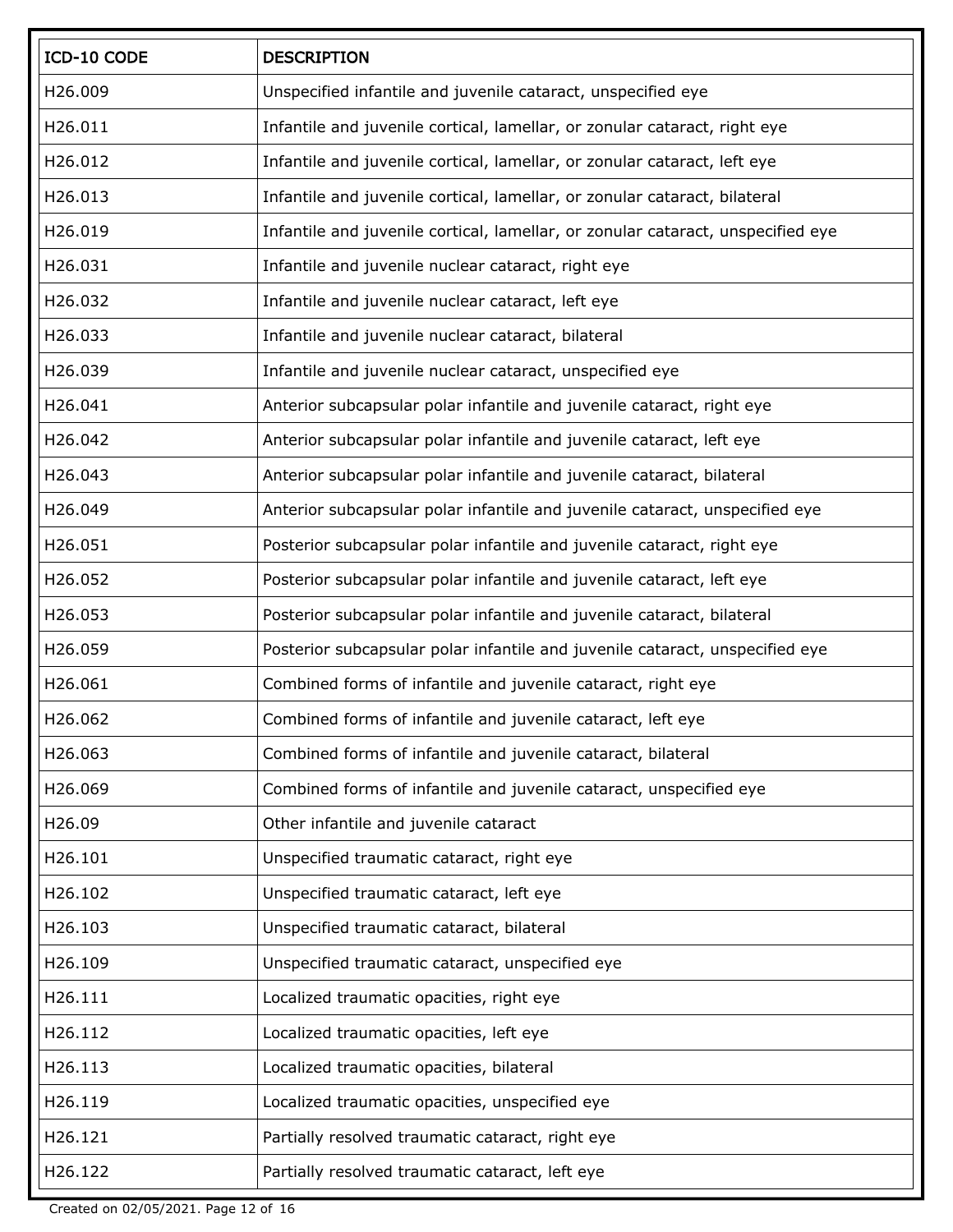| ICD-10 CODE | <b>DESCRIPTION</b>                                                                       |
|-------------|------------------------------------------------------------------------------------------|
| H26.123     | Partially resolved traumatic cataract, bilateral                                         |
| H26.129     | Partially resolved traumatic cataract, unspecified eye                                   |
| H26.131     | Total traumatic cataract, right eye                                                      |
| H26.132     | Total traumatic cataract, left eye                                                       |
| H26.133     | Total traumatic cataract, bilateral                                                      |
| H26.139     | Total traumatic cataract, unspecified eye                                                |
| H26.20      | Unspecified complicated cataract                                                         |
| H26.211     | Cataract with neovascularization, right eye                                              |
| H26.212     | Cataract with neovascularization, left eye                                               |
| H26.213     | Cataract with neovascularization, bilateral                                              |
| H26.219     | Cataract with neovascularization, unspecified eye                                        |
| H26.221     | Cataract secondary to ocular disorders (degenerative) (inflammatory), right eye          |
| H26.222     | Cataract secondary to ocular disorders (degenerative) (inflammatory), left eye           |
| H26.223     | Cataract secondary to ocular disorders (degenerative) (inflammatory), bilateral          |
| H26.229     | Cataract secondary to ocular disorders (degenerative) (inflammatory), unspecified<br>eye |
| H26.231     | Glaucomatous flecks (subcapsular), right eye                                             |
| H26.232     | Glaucomatous flecks (subcapsular), left eye                                              |
| H26.233     | Glaucomatous flecks (subcapsular), bilateral                                             |
| H26.239     | Glaucomatous flecks (subcapsular), unspecified eye                                       |
| H26.30      | Drug-induced cataract, unspecified eye                                                   |
| H26.31      | Drug-induced cataract, right eye                                                         |
| H26.32      | Drug-induced cataract, left eye                                                          |
| H26.33      | Drug-induced cataract, bilateral                                                         |
| H26.40      | Unspecified secondary cataract                                                           |
| H26.411     | Soemmering's ring, right eye                                                             |
| H26.412     | Soemmering's ring, left eye                                                              |
| H26.413     | Soemmering's ring, bilateral                                                             |
| H26.419     | Soemmering's ring, unspecified eye                                                       |
| H26.491     | Other secondary cataract, right eye                                                      |
| H26.492     | Other secondary cataract, left eye                                                       |
| H26.493     | Other secondary cataract, bilateral                                                      |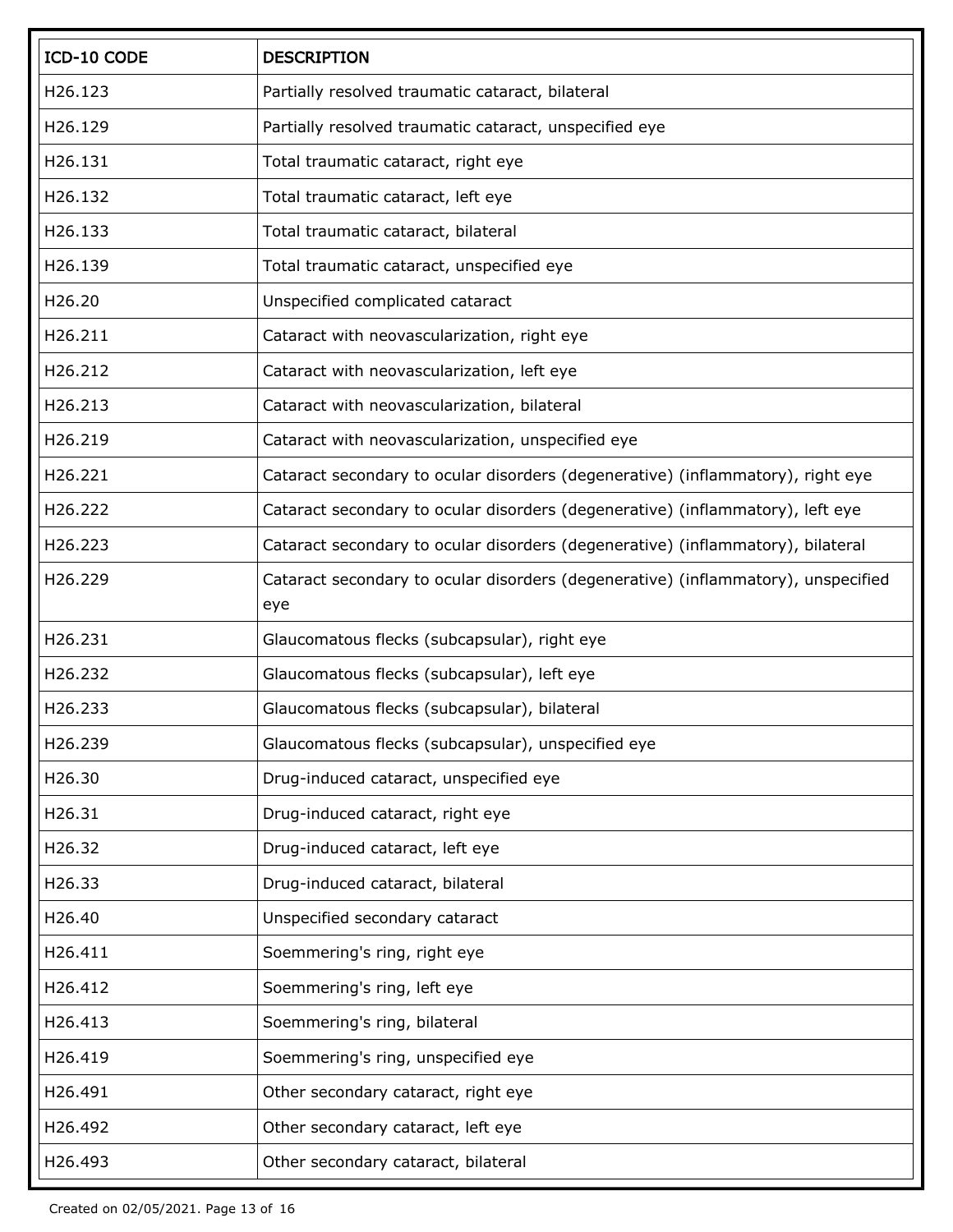| ICD-10 CODE          | <b>DESCRIPTION</b>                                                           |
|----------------------|------------------------------------------------------------------------------|
| H <sub>26</sub> .499 | Other secondary cataract, unspecified eye                                    |
| H <sub>26.8</sub>    | Other specified cataract                                                     |
| H <sub>26.9</sub>    | Unspecified cataract                                                         |
| H <sub>28</sub>      | Cataract in diseases classified elsewhere                                    |
| H40.89               | Other specified glaucoma                                                     |
| H53.2                | Diplopia                                                                     |
| H59.021              | Cataract (lens) fragments in eye following cataract surgery, right eye       |
| H59.022              | Cataract (lens) fragments in eye following cataract surgery, left eye        |
| H59.023              | Cataract (lens) fragments in eye following cataract surgery, bilateral       |
| H59.029              | Cataract (lens) fragments in eye following cataract surgery, unspecified eye |

#### **ICD-10 Codes that DO NOT Support Medical Necessity**

#### **Group 1 Paragraph:**

All those not listed under the "ICD-10 Codes that Support Medical Necessity" section of this article.

#### **Group 1 Codes:**

| $ ICD-10 CODE$ | <b>DESCRIPTION</b> |
|----------------|--------------------|
| XX000          | Not Applicable     |

#### **Additional ICD-10 Information**

N/A

#### **Bill Type Codes:**

Contractors may specify Bill Types to help providers identify those Bill Types typically used to report this service. Absence of a Bill Type does not guarantee that the policy does not apply to that Bill Type.Complete absence of all Bill Types indicates that coverage is not influenced by Bill Type and the policy should be assumed to apply equally to all claims.

| <b>CODE</b> | <b>DESCRIPTION</b>                                      |
|-------------|---------------------------------------------------------|
| 012x        | Hospital Inpatient (Medicare Part B only)               |
| 013x        | <b>Hospital Outpatient</b>                              |
| 018x        | Hospital - Swing Beds                                   |
| 021x        | Skilled Nursing - Inpatient (Including Medicare Part A) |
| 083x        | Ambulatory Surgery Center                               |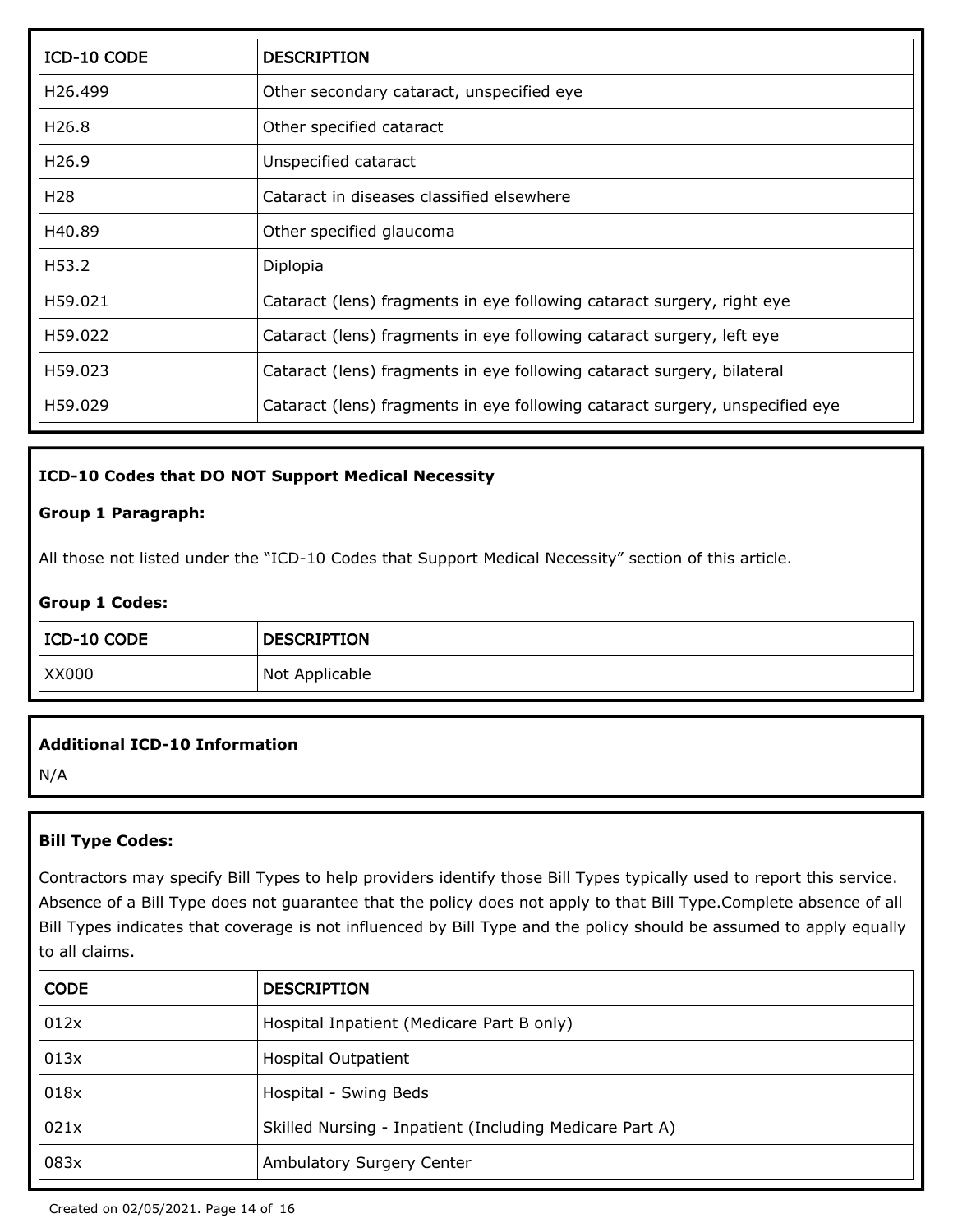| <b>CODE</b> | <b>DESCRIPTION</b>       |
|-------------|--------------------------|
| 085x        | Critical Access Hospital |

#### **Revenue Codes:**

Contractors may specify Revenue Codes to help providers identify those Revenue Codes typically used to report this service. In most instances Revenue Codes are purely advisory. Unless specified in the policy, services reported under other Revenue Codes are equally subject to this coverage determination. Complete absence of all Revenue Codes indicates that coverage is not influenced by Revenue Code and the policy should be assumed to apply equally to all Revenue Codes.

**Note:** The contractor has identified the Bill Type and Revenue Codes applicable for use with the CPT/HCPCS codes included in this article. Providers are reminded that not all CPT/HCPCS codes listed can be billed with all Bill Type and/or Revenue Codes listed. CPT/HCPCS codes are required to be billed with specific Bill Type and Revenue Codes. Providers are encouraged to refer to the CMS Internet-Only Manual (IOM) Publication 100-04, *Medicare Claims Processing Manual*, for further guidance.

| <b>CODE</b> | <b>DESCRIPTION</b>                                |
|-------------|---------------------------------------------------|
| 036X        | Operating Room Services - General Classification  |
| 045X        | Emergency Room - General Classification           |
| 049X        | Ambulatory Surgical Care - General Classification |
| 0761        | Specialty Services - Treatment Room               |

#### **Other Coding Information**

N/A

# **Revision History Information**

| <b>REVISION</b><br><b>HISTORY</b><br><b>DATE</b> | <b>REVISION</b><br><b>HISTORY</b><br><b>NUMBER</b> | <b>REVISION HISTORY EXPLANATION</b>                                                                                                                                                                                                                                                                                                                                                                                                                                                                                                                                                                                                                              |
|--------------------------------------------------|----------------------------------------------------|------------------------------------------------------------------------------------------------------------------------------------------------------------------------------------------------------------------------------------------------------------------------------------------------------------------------------------------------------------------------------------------------------------------------------------------------------------------------------------------------------------------------------------------------------------------------------------------------------------------------------------------------------------------|
| 01/01/2020                                       | R <sub>2</sub>                                     | Article revised and published on 01/16/2020 effective for dates of service on and after<br>01/01/2020 to reflect the Annual CPT/HCPCS Update. The following CPT code(s) have<br>undergone a change to either the short description or the long description. Depending<br>on which description is used in this article, there may not be any change in how the<br>code displays in the document: 66982 and 66984. The asterisks have been placed back<br>into the ICD-10 Code Group table and the asterisk notes have been moved back to the<br>bottom of the table. There has been no change to the asterisks or asterisks notation<br>other than the placement. |